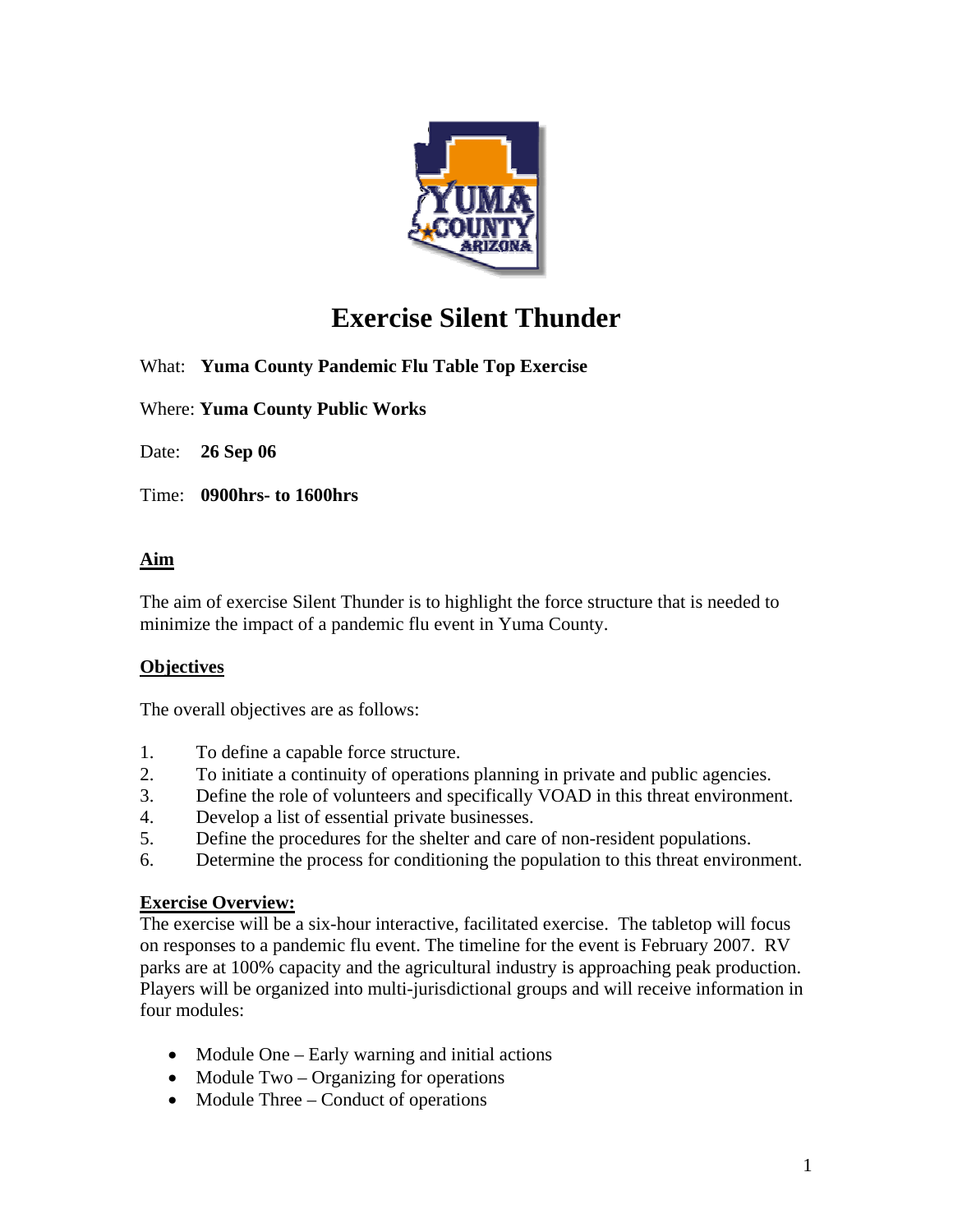• Module Four – Recovery

## **Format**

Seating will be arranged in five groups. Each group will be comprised of a mixture of responders, elected officials, appointed officials, public agency representatives and private agency representatives.

## *Facilitator Instructions*

*For this exercise the facilitator will fill two roles. First they will guide the discussions and second, they will serve as evaluators.* 

*The facilitator will pose the questions that are listed in each module to the group and will record the response(s) provided by them. The facilitator will also serve as a referee as necessary by moving heated discussions off line or by bringing in subject matter expertise to provide clarification. Each facilitator will be required to keep the group on topic and on time.* 

*Evaluation will be in the form of collecting critical information provided by the group and recording it both for presentation during the open discussion period and for the after action review.* 

*Much of what will be discussed will be tactical or opinion and therefore it is possible to have several different solutions for any of the questions we ask. In many cases there is no single right answer. Facilitators will need to bring all of these opinions out to be shared not only with the group but also in open discussion.* 

*During a planning session for a European theater based operation. General Patton asked his staff if they all agreed with the planning option that had just been presented. It was unanimous, they all agreed with the plan. Patton ordered them to start over. He said that if they were all thinking the same way then none of them were thinking at all.* 

### *Appoint a scribe and a spokesperson for the group.*

### **Module One: 0900 - 1000**

**Early warning and initial actions:** 

**Timings: 20 minutes for group discussion, 10 minutes to record findings and issues, 20 minutes for open discussion.** 

- Show the short video.
- How is a pandemic flu identified in Yuma?

*How do we know if we are in a pandemic event? Health personnel in the group will act as SMEs. How do we know if the pandemic flu event more closely resembles 1968 than it does 1918?*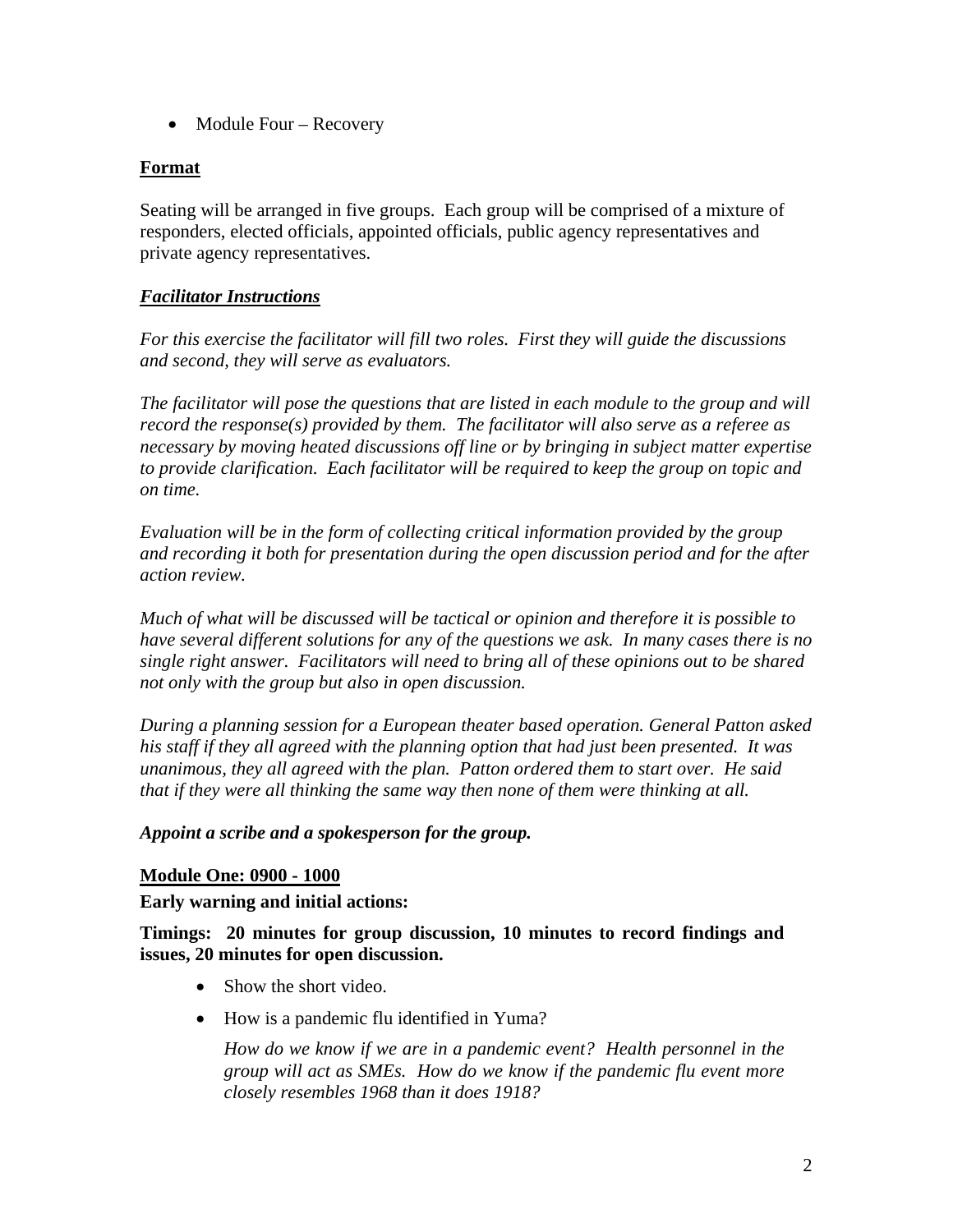• What is the initial warning process?

*Who is responsible for alerting the public and the elected and appointed officials? Is there a priority? Is there such a thing as a rapid onset pandemic flu event or will we have lead time?*

• What conditioning processes can we take to prepare our citizens to meet a pandemic flu disaster?

*The citizens that live in hurricane and tornado prone areas are conditioned to prepare for, respond to and recover from a disaster. This conditioning is also seen in some wild fire areas. Part of this is because it is seasonal and prior to the season significant effort is made to tell the public to be ready. This is conditioning.*

• In the initial warning stages what tools are available to the health department to assist in minimizing the impact?

*This should be a wide ranging discussion on what is available: Social distancing and when it might be ordered? Can it be ordered? Isolation and quarantine and would it be implemented at this early stage? Would schools be ordered to close? If so who issues that order?*

• What tools are available to the local government?

*Are these tools actions such as canceling events? Leading education/conditioning efforts?*

• Would activation of the EOC be ordered?

*Facilitator: Keep the discussion focused on the preparedness and the warning process. What we are attempting to do is seek a discussion on the various tools available to us and to ensure that all attendees understand how a pandemic flu event would be identified.*

### **Module Two: 1000 - 1115**

### **Organizing for operations: The pandemic flu event has begun.**

### **Timings: 30 minutes for group discussion, 15 minutes to record findings and issues, 20 minutes for open discussion**

• What are the casualty, absentee and fatality estimates for the county?

*Try to hit some middle ground. We want our groups to be informed but we do not need to leave the gate open for chicken little. The 1918 event was catastrophic. The 1968 event was little more than a bad flu season. Discuss this with your group.* 

• What would the county operational structure look like? Are private agencies included in this structure? Where would this group or groups be located?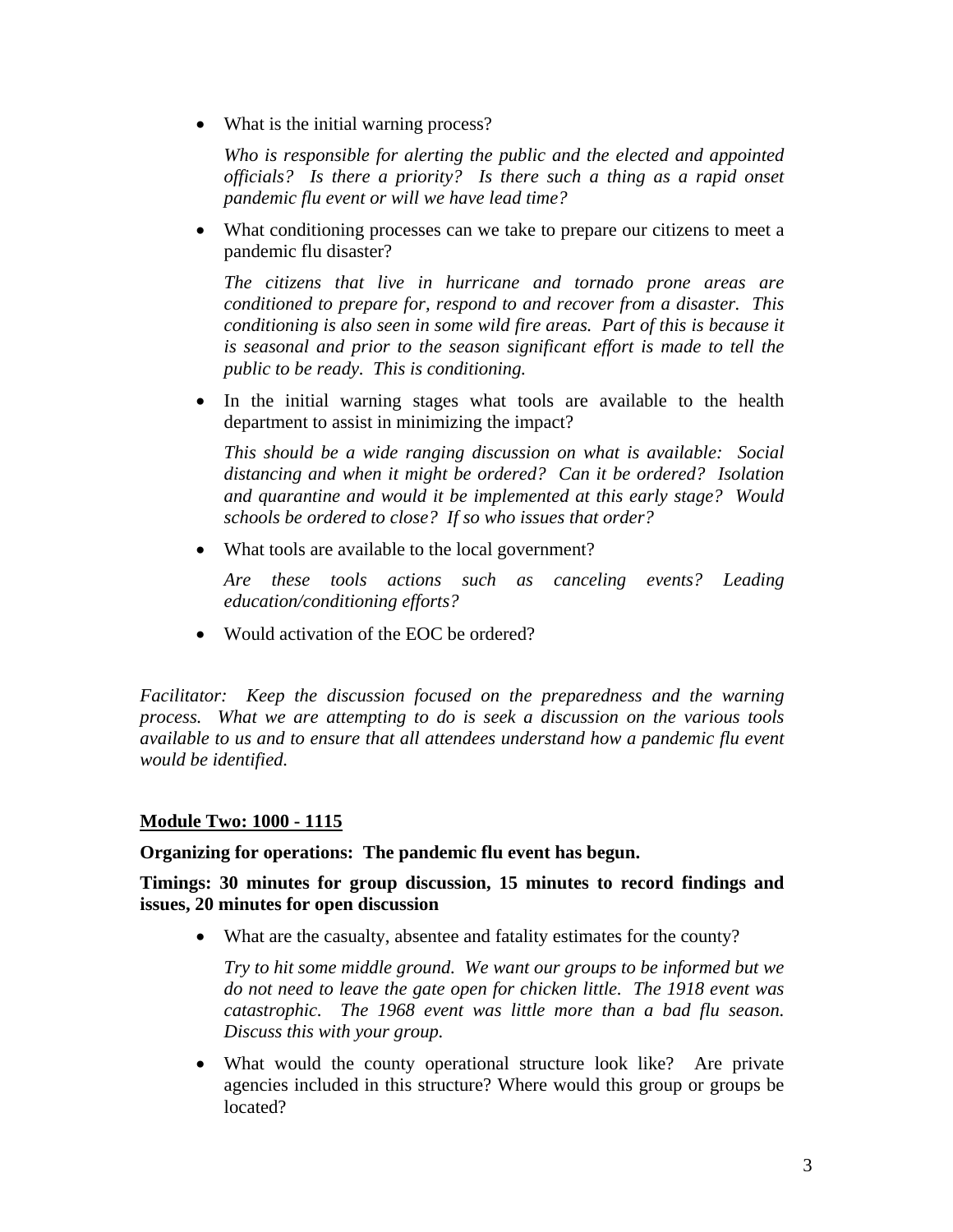*Who can we expect to be involved? There is room here to get down to naming individuals. Is the EOC activated? Why or why not? What other centers might be setup? Why or why not? Discuss what would be established in each of our communities and the county.*

• What support would this structure require? Where is the staff drawn from? Would volunteers be used? If so how would they be identified? How would their credentials be verified? How would we manage the volunteers?

*Remembering the casualty estimates and using the groupings established above, discuss how 24/7 operations might be achieved. Do we need to go to 24/7 operations? Would these groups be in existing facilities? If not what they need in ways of IT support, feeding, rest, family support, etc?* 

• How does the group or groups communicate?

*If we establish command centers, etc. in different locations how does the county EOC, if activated, speak with other centers or command posts? How are policy decisions made? Do we bring the policy makers together?* 

• Are response and operations staff placed on restrictions? If so what are these?

*If we establish the EOCs, other Centers, CPs, etc. do we isolate the people that are staffing them? If so what is the impact and is it achievable? Will people remain isolated if, for example, the remainder of the county is still working to keep commerce, etc. moving? If we isolate people does that include elected officials? If not why not?* 

• What support can we expect to receive from the state and federal agencies?

*Facilitator: Keep the discussion focused on what a force structure may look like. When discussing restrictions, have the group discuss the consequences of those restrictions. This will get people past the doctrine of restrictions and into the tactics of it. What is the impact on isolating personnel from an essential service for example. Explore with the group the probability of seeing support from state and federal agencies in Yuma.* 

### **Lunch: 1130 - 1300**

### **Module Three: 1300 - 1430**

**Conduct of Operations:** 

**Timings: 40-50 minutes for group discussion, 10 minutes to record findings and issues, 30 minutes for open discussion.**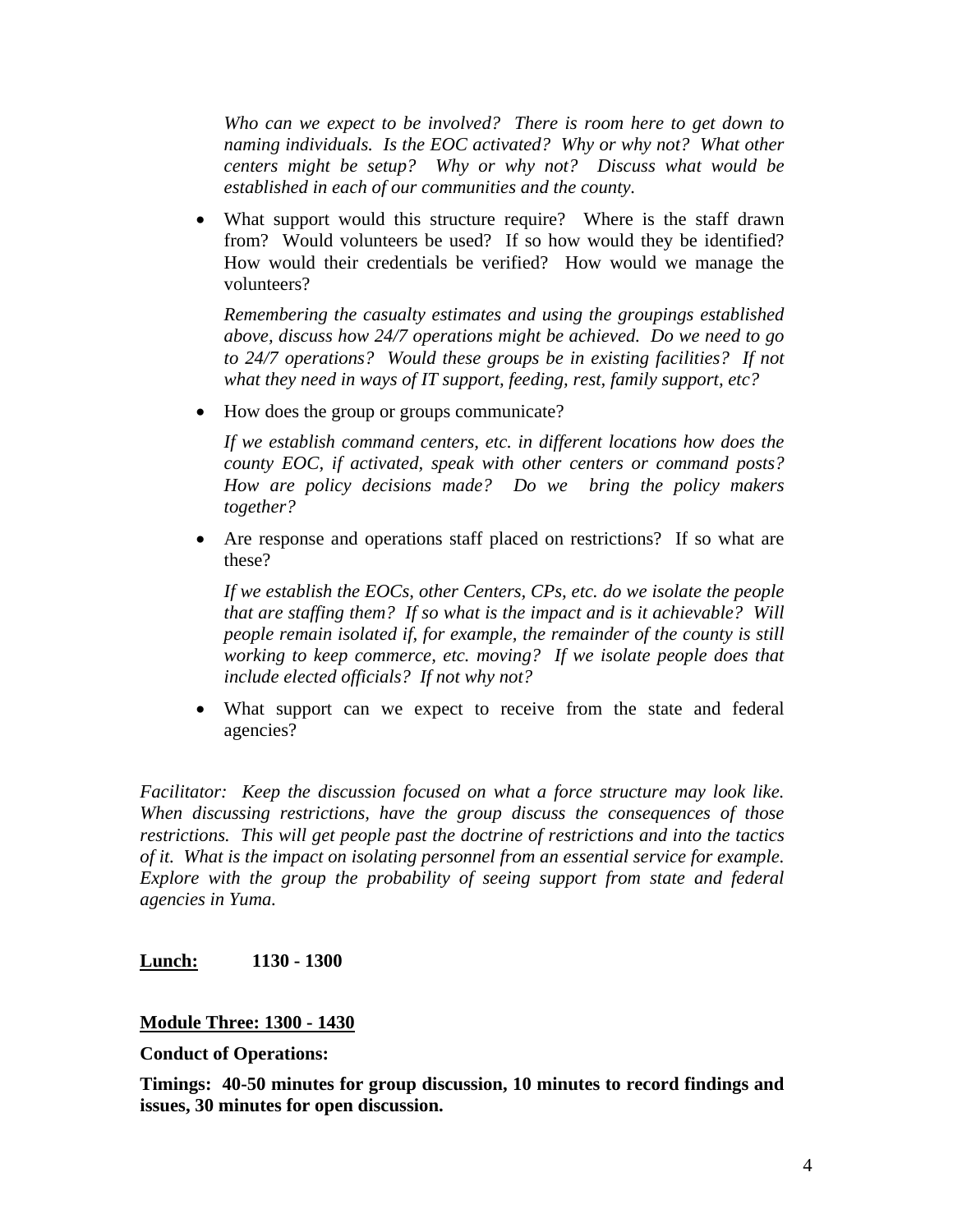• What are the casualty, absentee and fatality estimates for the county?

*This is just a reminder for the group on the casualty estimates prior to discussing the conduct of operations. Include in the discussion the estimate of the number of beds that would be required, the number of ventilators, etc.?* 

• What is the surge capacity of our acute care system? When we have reached that capacity what are our options?

*YRMC has a defined surge capacity. Do we know what that is? If the group says that once we hit our capacity they would redirect patients have them discuss where they would be redirected to. Would YRMC set up a secondary care facility? If not what are our options for establishing an acute care capability outside of YRMC? What about ventilators? Where would we get additional ones from?* 

What are the isolation and quarantine orders that can be used? Who orders them and how is this done? What are the limitations of these if any? Do other agencies in the county have the capacity to order a restriction on movement and association?

*Define these orders and what they mean, who issues them and how are they issued. Can these orders be changed by the state or federal agencies or governments? Do the orders stay in place until removed by the issuing authority or is there an expiration mechanism? Can we isolate and entire community? Does the Sheriff's office or other elected officials have the authority to order isolation or limitations on movement and gathering? For all of this discuss the impact of those orders on commerce, etc.* 

• What processes are currently in place or could be put in place that would ensure some measure of continued service to the communities?

*Continuity of Operations (COOP)! Continuity of Government! Business Continuity! Ask the groups if they have any of these plans in place in their communities or agencies.*

• Do we prioritize services for fire, ambulance, police, etc. if essential agencies are reduced in strength? If so how are the priorities established?

*Given the casualty estimates we discussed above, would we prioritize responses? Would this mean responses only to the most severe situations? How are these priorities established and who has input into this policy decision? What options are available to us? For example, if the garbage collection companies are down to minimum effectiveness would we be able to perform that function or would we let it lapse?*

• In the time available develop a short list of essential services both private and public?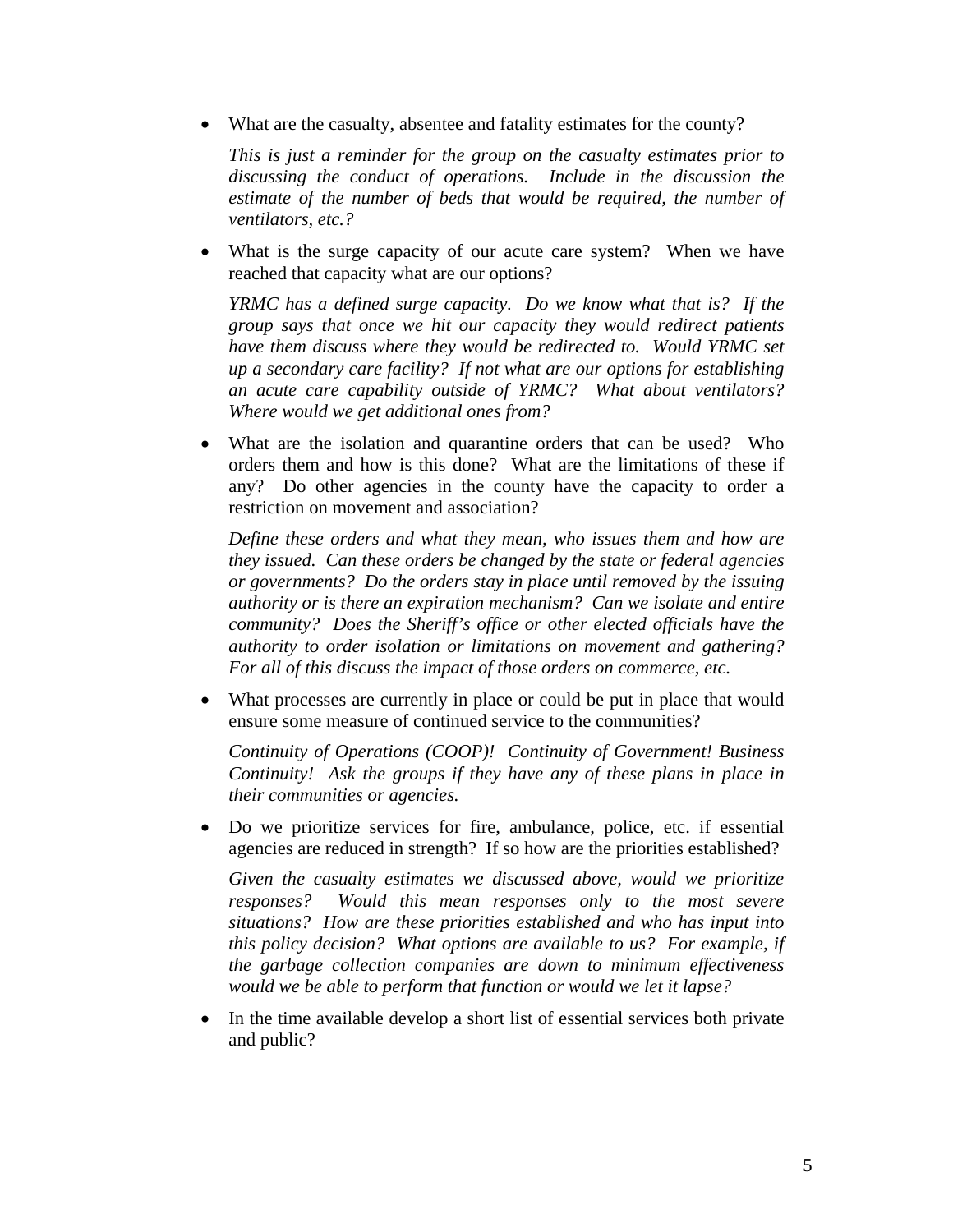*Manage the time on this task. The group can either work together or individually. Have them list what they think is essential to continuity of operations.* 

• How is a priority list for vaccination and treatment developed? In the time available arrange your essential services into a short priority list.

*Is the priority list established by CDC, state or local authorities? How detailed is that priority list? Does it go to detail of naming positions? For example, three members of the Board of Supervisors.* 

*When discussing which agencies are at the top of the priority list have the group define who in a particular agency should be at the top of the priority list. For example, if health services is a priority do we vaccinate only doctors or do we vaccinate one doctor and six nurses? Consider*  each agency in the top of the priority list. Which members of the Board of *Supervisors or City Councils would be on the priority list?* 

• How do non-resident populations fit into our priority for treatment and vaccination?

*In this question please go into a discussion of winter visitors and residents of Mexico. If CDC establishes vaccine distribution based on census data how do we deal with winter visitors? Are there measures that we could take now to deal with cross border surge? What could we expect in the way of assistance in dealing with non-resident populations?* 

• Do we have a mass fatalities capability in Yuma?

*Where do we hold the remains of people that have died in Yuma? What facilities could be used? How do we deal with the repatriation of remains of foreign nationals? Briefly discuss what Family Assistance means and what we have in place to deal with family assistance.* 

*In the event that we have families where both parents or the primary care providers have died what do we have in place to deal with those individuals whether they are children or special needs people?*

*Facilitator: This should be a discussion of the tactics or the "how to" in this type of event. Be frank about capabilities and limitations. Do not settle for doctrinal responses such as "when we reach capacity we would redirect" ask where to, would the redirect facility be at capacity, etc. Isolation and quarantine discussions should include the impact of those orders on the community, what options are available if they are not being followed, how long are they enforced, do they end with the individual or can they be applied across a wide section of the county. Can we isolate an entire community.* 

*Have the group list essential services. List those that are agreed to but also list the stand alone suggestions. Once the list has been established discuss the process of establishing a priority list for treatment and vaccination.*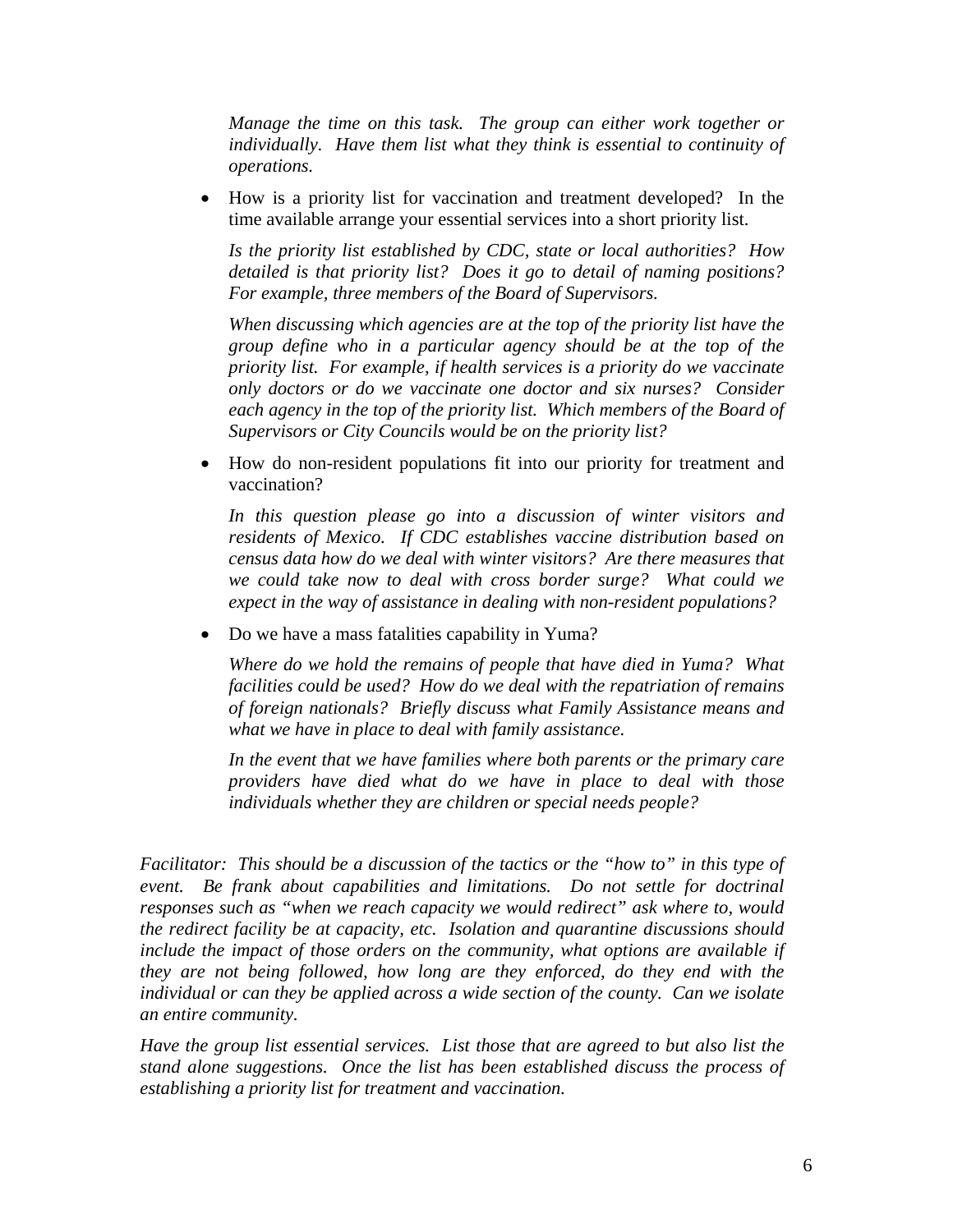*How do we deal with non-resident populations in areas of priorities for treatment, sheltering, repatriation, etc.* 

## **Module Four: 1430 - 1530**

#### **Recovery:**

• What long term recovery and support actions should we be planning for? Who coordinates recovery operations?

*I am not sure we can define this completely. Some of the known factors are that we are likely to meet financial loss criteria for a disaster.* 

• What role would volunteer organizations play in recovery operations?

*Long term recovery will likely be filled by our VOAD agencies.*

• What is the role of medical insurance providers in a pandemic flu event?

*The medical insurance providers state that billing would not change. How do we recover costs for none insured, or under insured people?*

• What are the cost recovery options available to private response and private support agencies?

*Their traditional option is to bill the requesting agency. We have asked ADEM and Homeland Security to look into developing a disaster response contract with these agencies but that will likely take some time.* 

• What recovery assistance would we expect to receive for state and federal governments and agencies?

*Facilitator: This discussion should result in the group understanding the issues of getting businesses open again, connecting family members with each other, repatriation of foreign nationals, orphans, cost recovery, family assistance, etc. Have the group name the volunteer organizations that they think would participate in this effort.* 

#### **Hotwash 1530-1600**

Key Principles We Will Need

Selection and maintenance of the aim – Principle of War

Know your people and promote their welfare – Principle of Leadership